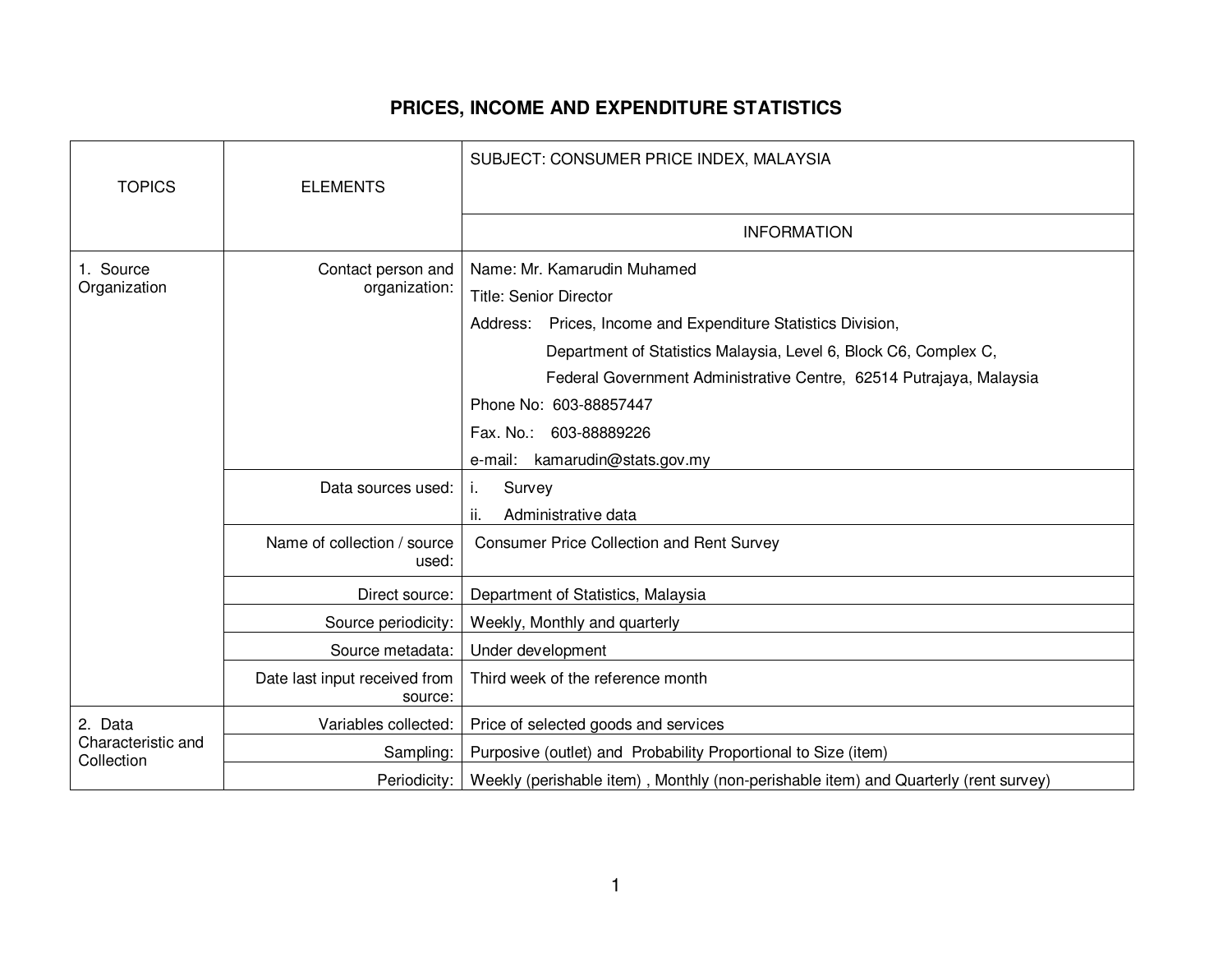|                                                           | Reference period:                             | Calendar year                                                                                                                                                                                                                                                                                   |
|-----------------------------------------------------------|-----------------------------------------------|-------------------------------------------------------------------------------------------------------------------------------------------------------------------------------------------------------------------------------------------------------------------------------------------------|
|                                                           | Base period:                                  | $2005 = 100$                                                                                                                                                                                                                                                                                    |
|                                                           | Date last updated:                            | Monthly                                                                                                                                                                                                                                                                                         |
|                                                           | Link to release calendar:                     | Advanced Release Calendar                                                                                                                                                                                                                                                                       |
|                                                           | Other data characteristics and<br>collection: | n.a.                                                                                                                                                                                                                                                                                            |
| 3. Statistical<br>Population and<br>Scope of the Data     | Statistical population:                       | Outlet                                                                                                                                                                                                                                                                                          |
|                                                           | Geographical coverage:                        | Malaysia                                                                                                                                                                                                                                                                                        |
|                                                           | Sector coverage:                              | n.a.                                                                                                                                                                                                                                                                                            |
|                                                           | Institutional coverage:                       | n.a.                                                                                                                                                                                                                                                                                            |
|                                                           | Item coverage                                 | 460 items of goods and services                                                                                                                                                                                                                                                                 |
|                                                           | Population coverage:                          | Approximately 24,600 outlets                                                                                                                                                                                                                                                                    |
|                                                           | Product coverage:                             | n.a.                                                                                                                                                                                                                                                                                            |
|                                                           | Other coverage:                               | n.a.                                                                                                                                                                                                                                                                                            |
| 4. Statistical<br>Concepts and<br>Classifications<br>Used | Key statistical concepts used:                | Consumer Price Index Manual: Theory and Practice, International Labour Organization                                                                                                                                                                                                             |
|                                                           | Classifications used:                         | Classification of Individual Consumption according to Purpose (COICOP), United Nation                                                                                                                                                                                                           |
| 5. Statistical<br>Computation and<br><b>Dissemination</b> | Aggregation and consolidation:                | State and national level                                                                                                                                                                                                                                                                        |
|                                                           | Estimation:                                   | n.a.                                                                                                                                                                                                                                                                                            |
|                                                           | Imputation:                                   | Missing prices are imputed by either the previous price is carried forward or the price is not<br>used in the calculation of the current month's price change or a price is imputed based on the<br>price movement of similar products in the same item category for the same collection center |
|                                                           | Transformations:                              | Monthly to periodical (cumulative month)                                                                                                                                                                                                                                                        |
|                                                           | Validation:                                   | Structure, consistency, range and logical checks                                                                                                                                                                                                                                                |
|                                                           | Index type:                                   | Laspeyres                                                                                                                                                                                                                                                                                       |
|                                                           | Weights:                                      | Derived from Household Expenditure Survey                                                                                                                                                                                                                                                       |